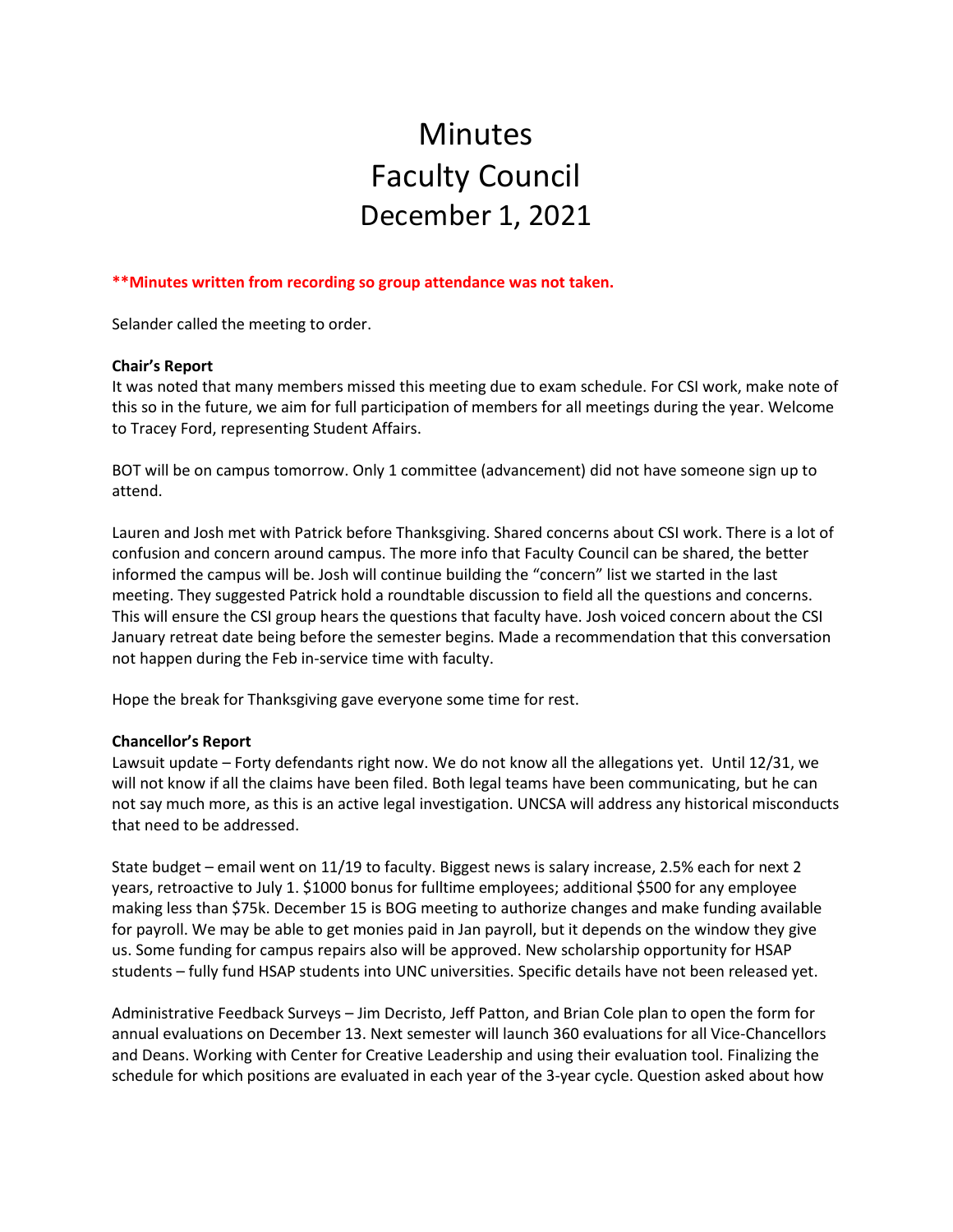we continue the cycle with new admin being hired? The plan is to make this policy so it will not fall away. Policy will make it official, ensure follow through, and provide sustainable planning.

Strategic Planning – Campus survey data shared. Report being finalized for distribution to campus. SGA organized a Town Hall meeting. Students shared priorities of Wellness, EDIB, and Interdisciplinary work in the arts.

All UNC schools are working to have universal language on budget language. Would like to invite Michael Smith to FC to understand what they are being asked to do.

## **Provost's Report**

Finances – Funding set aside for work of FC annually. \$2500 for each of the next two fiscal years. Can be used for administrative support or events.

CSI – Liaison meeting scheduled for December 8 to get some feedback before moving forward and sharing to entire campus. To be clear, this is not the final version. Deans want to make sure there is a plan with perspective and interests of all schools before full faculty is engaged. Jan 4-5 time had already been set aside for Deans to meet, so that time will be used for CSI conversation, not to exclude anyone. He anticipates meeting with students early next semester about CSI.

Faculty Development grant proposals have been submitted and are being reviewed. Director of Provost Budget and Special Assistant to the Provost positions are new positions to support all schools in working with budget and provost. Funding will not come from faculty salary budget.

Karen Beres shared that five \$5000 SECU Public Fellowship grants have been given. UNCSA has until March to award fellowships to NC students. They should impact rural communities in our state. UNCSA will write job descriptions and develop use of the funding.

#### **Committee Updates**

Faculty Development – 9 requests were submitted. Emails will come out this week for faculty reassignment time and spring grant proposals.

EPC – No updates; will meet next week.

Campus Development – meeting postponed until this week. Still 2 committees. IT working group met to hear IT governance structure proposal. Opened a conversation about how faculty can be involved in the conversation for campus master plan/physical space and how it works with CSI and EDIB plans.

Faculty Rank – Developing Dean rank guidelines with Provost office; guidelines are being reviewed at this time.

Faculty Assembly – meeting is this Friday.

Ombuds Committee – meeting was 11/18. Mike Wakeford was elected chair. David Harrison announced Jill Crainshaw had been hired and faculty manual language was changed. Concerns about the hiring without a search and faculty manual language change and change for Ombuds to report to General Counsel's office. Resolution has not been reached but committee will now begin meeting regularly.